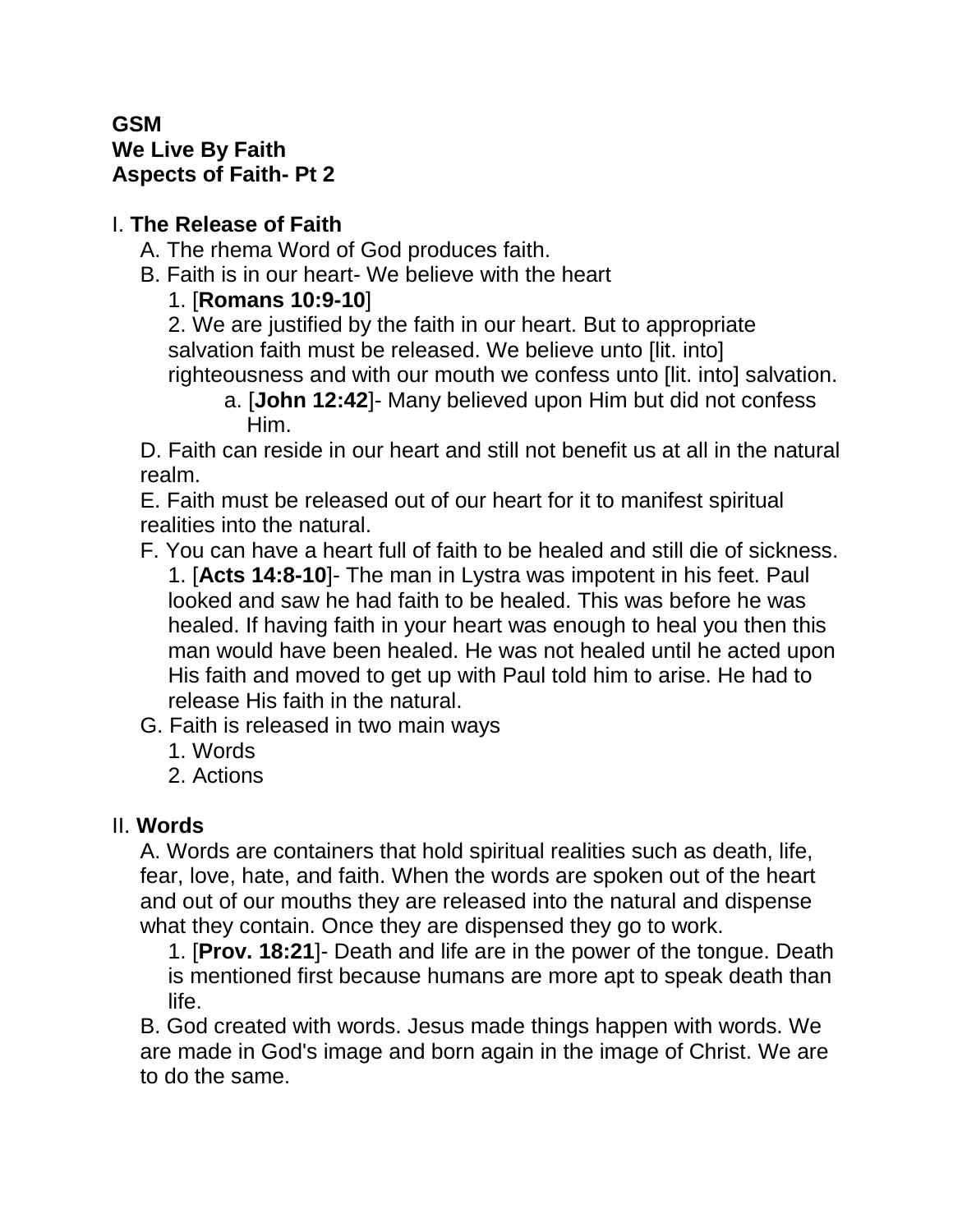C. Words of faith have the same attributes as faith itself. Words of faith are:

1. Spoken in **present tense**- ex. "I have", "I possess", "be healed, be done"

2. Spoken from our inner assurance in our heart

a. [**Luke 6:45**]- Out of the heart the mouth speaks

D. Words of faith will

1. **Bring order to your life**- [**Heb 11:3**]- The ages were fitted and arranged by the Word [rhema] of God. Your life will be ordered or messed up by your words

### 2. **Direct the course of your life**-

a. [**James 3:3**]- The bit in the horses mouth corresponds to our tongue and bringing our flesh under control to our spirit. The horse has a will and is alive and unruly as our flesh is

b. [**James 3:4**]- The rudder and great ship correspond to the tongue and circumstances. Ship is inanimate object. Your tongue will turn your circumstances around

# III. **Actions**

- A. Our faith will not profit us unless we put action to it.
	- 1. [**James 2:14, 16**]- Faith without works do not profit
- B. Works complete faith- [**James 2:22**]- It releases faith so that spiritual things become manifest
- C. Jesus had people act on their faith
	- 1. Man with the withered hand- [**Mark 3:5**]
	- 2. Blind man washing in the pool of Siloam- [**John 9:7**]
	- 3. The ten lepers- [**Luke 17:14**]
	- 4. Man at the pool of Bethesda [**John 5:8**]
	- 5. Those who touched Jesus were healed. They believed and reached out and touched. [**Luke 6:19**]

### IV. Conclusion

- A. Faith has to be released by words or actions
- B. Faith comes first. Words or actions that do not come from faith have no positive power.
- C. Many try to speak and act in order to get God to do something. When we speak and act in faith we do it because we believe God has done something.